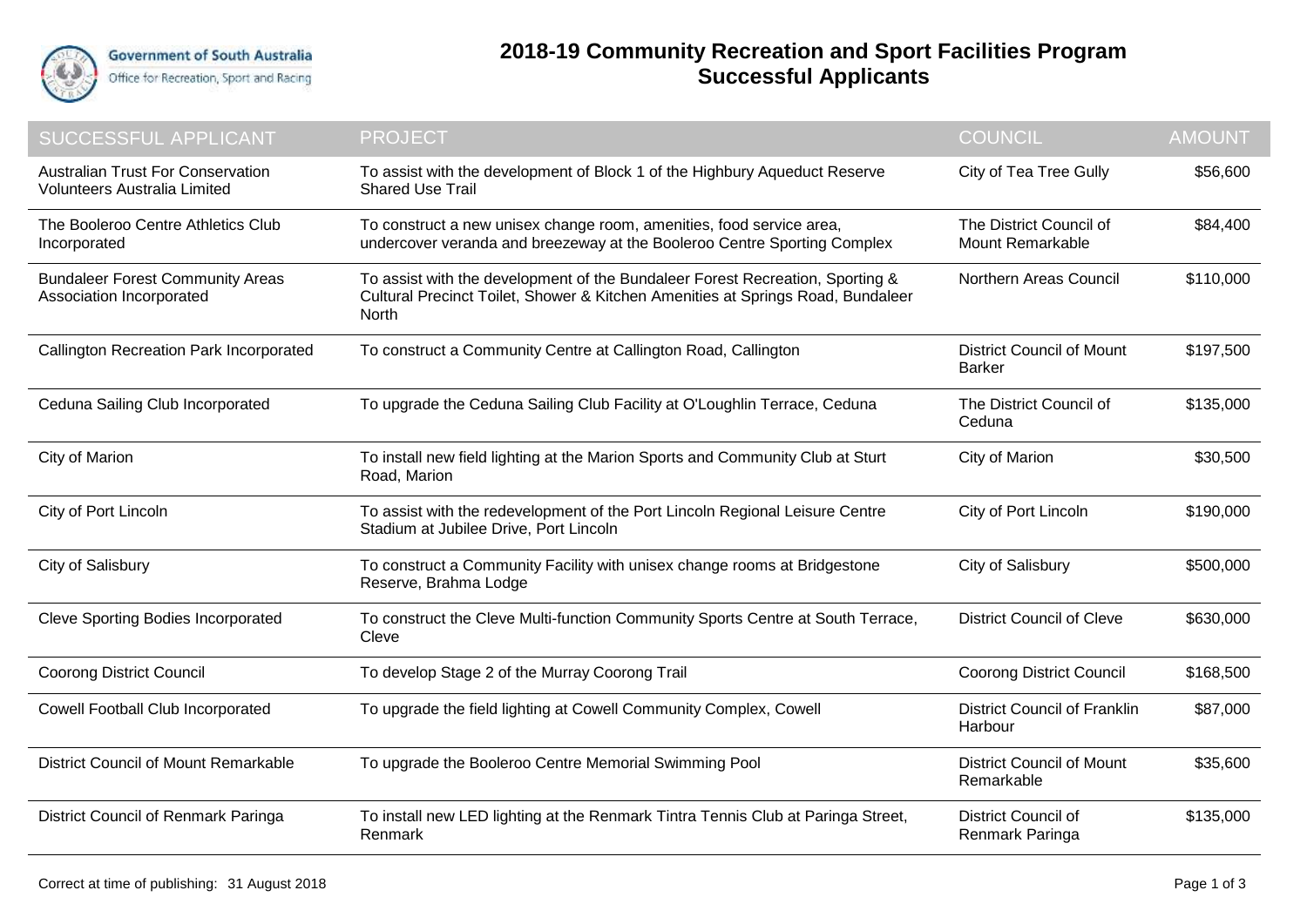| SUCCESSFUL APPLICANT                                                          | <b>PROJECT</b>                                                                                                                                 | <b>COUNCIL</b>                                     | <b>AMOUNT</b> |
|-------------------------------------------------------------------------------|------------------------------------------------------------------------------------------------------------------------------------------------|----------------------------------------------------|---------------|
| <b>Eudunda Business and Tourism</b><br>Association Incorporated               | To upgrade the Eudunda Community Swimming Pool                                                                                                 | Regional Council of<br>Goyder                      | \$25,800      |
| The Eudunda Robertstown Netball Club<br>Incorporated                          | To assist with the upgrade of the courts, lighting, fencing, shelter, and shed at the<br>Robertstown Sporting Facility, Main Road, Robertstown | Regional Council of<br>Goyder                      | \$35,000      |
| <b>Fitzroy Community Club Incorporated</b>                                    | To install new, and upgrade existing field lighting at Sam Johnson Reserve,<br>Renown Park                                                     | <b>City of Charles Sturt</b>                       | \$70,000      |
| Hahndorf Community Recreation & Sport<br><b>Ground Committee Incorporated</b> | To install an automatic in-ground irrigation system, and improve drainage at the<br>Hahndorf Community Recreation and Sports Ground, Hanhdorf  | <b>Mount Barker District</b><br>Council            | \$77,000      |
| Karoonda Area School Governing Council                                        | To construct a 25 meter four lane swimming pool, storage, fencing, unisex<br>change rooms, and amenities at North Terrace, Karoonda            | <b>District Council of</b><br>Karoonda East Murray | \$416,500     |
| Mount Gambier Bowls Club Incorporated                                         | To construct an all weather cover at the Mount Gambier Bowls Club                                                                              | <b>City of Mount Gambier</b>                       | \$100,000     |
| Murraylands Multisports Incorporated                                          | To develop a new 6 km shared-use walking and biking trail in Kinchina<br><b>Conservation Park</b>                                              | The Rural City of Murray<br><b>Bridge</b>          | \$200,000     |
| No.1 (Adelaide Plains) District Rifle<br>Association Incorporated             | To install new electronic targets, security, and storage at Light Beach Road,<br>Lower Light                                                   | Adelaide Plains Council                            | \$71,000      |
| Novar Gardens Bowling & Petanque Club<br>Incorporated                         | To expand and improve playing surfaces, and lighting at the Novar Gardens<br>Petanque Club at Anzac Highway, Novar Gardens                     | <b>City of West Torrens</b>                        | \$28,200      |
| Parndana Sports Club Incorporated                                             | To upgrade the field lighting at the Parndana Sports Club, Parndana                                                                            | Kangaroo Island Council                            | \$86,000      |
| The Renmark Table Tennis Association<br>Incorporated                          | To redevelop the Renmark Table Tennis Association facility at the K M Tucker<br>Hall, Renmark                                                  | District Council of<br>Renmark Paringa             | \$45,700      |
| Sporting Shooters Association of Australia<br>(SA) Incorporated               | To construct a multi-discipline Shooting Complex and Clubhouse at Tungkillo                                                                    | Mid Murray Council                                 | \$171,700     |
| Tantanoola Football Club Incorporated                                         | To upgrade the field lighting at the Tantanoola Football Club at Telfers Road,<br>Tantanoola                                                   | <b>Wattle Range Council</b>                        | \$27,000      |
| Town of Gawler                                                                | To replace and improve the Gawler Sport and Community Centre Stadium Roof<br>at Nixon Terrace, Gawler                                          | Town of Gawler                                     | \$120,000     |
| Willunga Basin Trail Incorporated                                             | To develop 120 km walking trail across the Willunga Basin region                                                                               | City of Onkaparinga                                | \$78,000      |